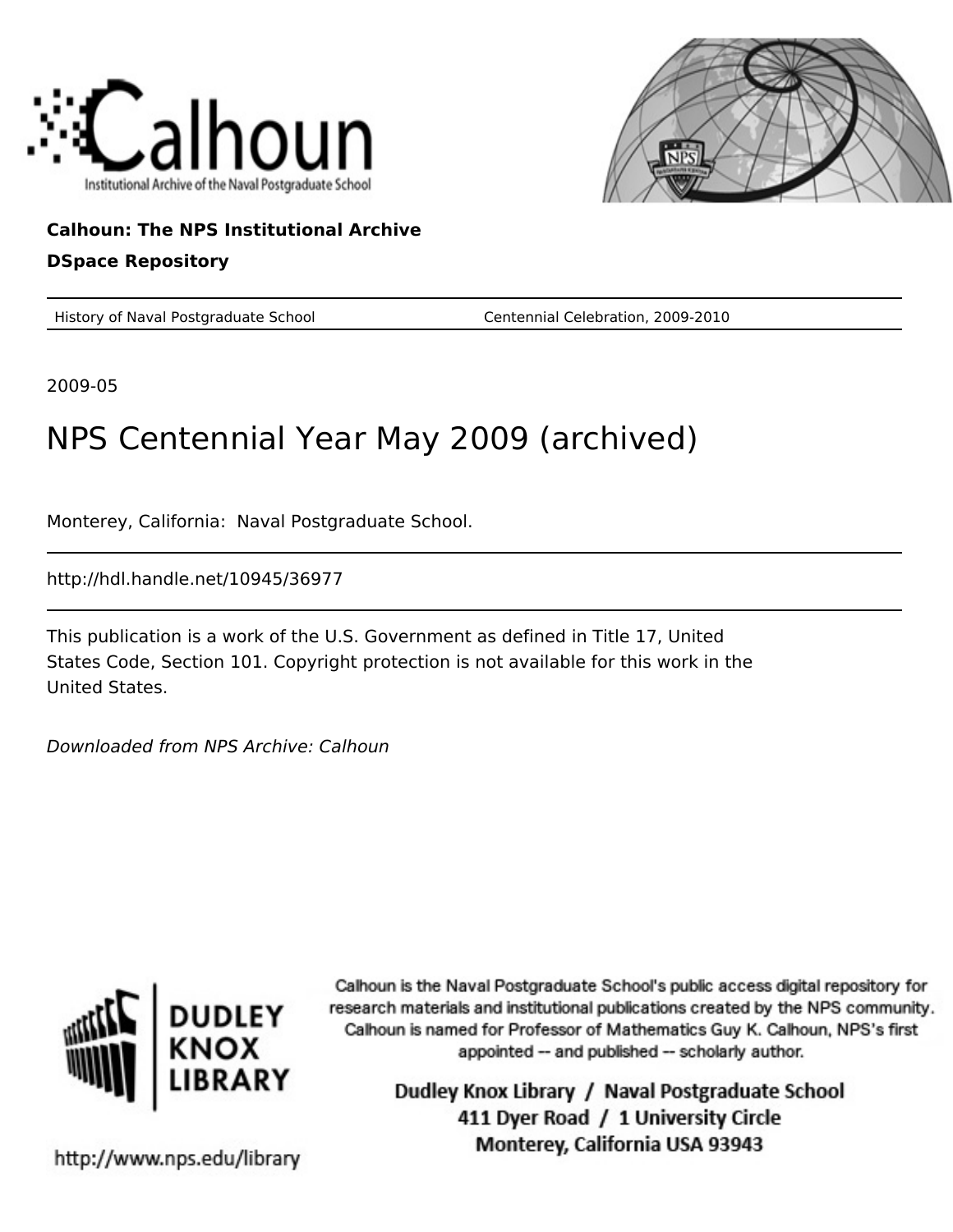**GO** 





**[Home](http://www.nps.edu/index.html) | [Admissions](http://www.nps.edu/Academics/Admissions/index.html) | [Academics](http://www.nps.edu/Academics/index.html) | [Research](http://www.nps.edu/Research/index.html) | [Technology](http://www.nps.edu/Technology/index.html) | [Library](http://www.nps.edu/Library/index.html) | [Administration](http://www.nps.edu/Administration/) | [About NPS](http://www.nps.edu/About/index.html)**

**[Centennial Homepage](http://www.nps.edu/100/index.html)**

**[CALENDAR](http://www.nps.edu/About/Events/AcadCalendar.html) | [DIRECTORY](http://www.nps.edu/About/NPSInfo/directory.html)** SEARCH

- **[Events](http://www.nps.edu/100/PDF/Kickoff_Schedule_of_Events%202.pdf)**
- **[FAQ's](http://www.nps.edu/100/FAQ.html)**
- **[Historical Highlights](http://www.nps.edu/100/HistoricalHighlights.html)**
- **[Publications](http://www.nps.edu/100/Publications.html)**
- **[Visitors Information](http://www.nps.edu/100/VisitorInformation.html)**
- **[Register Online](http://nps.imodules.com/s/725/index.aspx?sid=725&gid=1&pgid=326&cid=911&ecid=911&crid=0&calpgid=13&calcid=670)**
- **[Contact Us](http://www.nps.edu/100/ContactUs.html)**



[Home](http://www.nps.edu/Home.aspx) >> [NPS Centennial](http://www.nps.edu/AboutNPS/Centennial/index.html) >> Welcome



#### **100 Years of Excellence at NPS!**

This year marks the 100th anniversary of the Naval Postgraduate School, a century of *Excellence in Education*. The university will proudly celebrate this landmark achievement with special events and activities all year long. Currently in the works is an astronaut reunion and military aviation salute, as well as an Energy Fair highlighting NPS' future as a more sustainable campus, and a Centennial time capsule. We have also planned a Spanagel Plaza renovation and rededication, military Birthday Balls,

Remembrance Dinners, and student, faculty, staff, appreciation events. It's a great year to be a part of NPS! The yearlong celebration has begun and will continue through Memorial Day 2010.

### **Upcoming Events**

**Kick-off Weekend**  Online registration is closed. What a great weekend!

#### **NPS Kick-off Weekend5/22- 5/25**

Thank you to all who participated on Reunion Weekend.